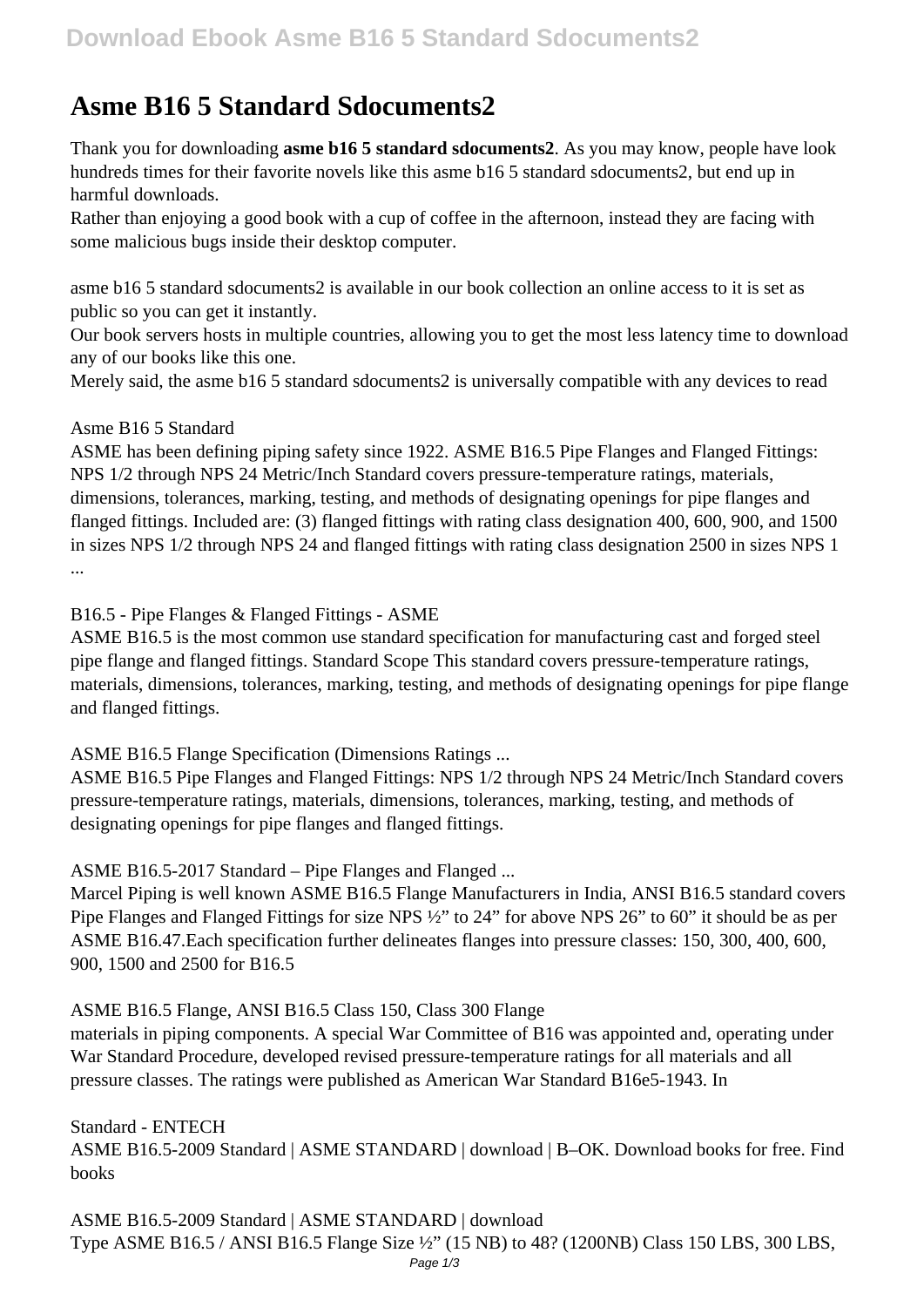# **Download Ebook Asme B16 5 Standard Sdocuments2**

## 600 LBS, 900 LBS, 1500 LBS, 2500 LBS, DIN Standard ND-6,10, 16, 25, 40 Etc.

#### ASME B16.5 Flange, ANSI B16.5 Flanges - Manufacturers ...

ASME/ANSI B16.5 2500lb Blind Flange Our company offers a wide range of flanges like PL, SW, BL, WN,SO,LJ, ASME/ANSI B16.5 1500LB blind Flanges etc., which is precisely engineered in accordance with international quality standards totally. These flanges are highly durable, corrosion resistant and reliable.

#### ASME/ANSI B16.5 2500lb Blind Flange /Standards, Dimensions ...

ASME/ANSI B16.5 - Flanges and Bolt Dimensions Class 150 to 2500 Diameters and bolt circles for standard ASME B16.5 flanges - 1/4 to 24 inches - Class 150 to 2500 Sorry to see that you are blocking ads on The Engineering ToolBox! If you find this website valuable and appreciate it is open and free for everybody - please contribute by

ASME/ANSI B16.5 - Flanges and Bolt Dimensions Class 150 to ...

The ASME B16.5 - 1996 Pipe Flanges and Flange Fittings standard covers pressure-temperature ratings, materials, dimensions, tolerances, marking, testing, and methods of designating openings for pipe flanges and flanged fittings.

#### ASME/ANSI B16 Standards for Pipes and Fittings

AN AMERICAN NATIONAL STANDARD ASME B16.5-2009 (Revision of ASME B16.5-2003) Pipe Flanges and Flanged Fittings NPS 1/2 Through NPS 24 Metric/Inch Standard

#### Pipe Flanges and Flanged Fittings

This Standard covers pressure-temperature ratings, materials, dimensions, tolerances, marking, and testing for operating line blanks in sizes NPS 1/2 through NPS 24 for installation between ASME B16.5 flanges in the 150, 300, 600, 900, 1500, and 2500 pressure classes.

B16 Standardization of Valves, Flanges, Fittings, and ...

B16.5 – 2017 ASME B16.5 Pipe Flanges and Flanged Fittings: NPS 1/2 through NPS 24 Metric/Inch Standard covers pressure-temperature ratings, materials, dimensions, tolerances, marking, testing, and methods of designating openings for pipe flanges and flanged fittings.

#### ASME/ANSI B16.5 Flange Standard Dimension and tolerance

A WNRF flange manufactured in accordance with ASME B16.5, 12? 900# SCH120, ASTM A105. The raised face is furnished with concentric serrated finish. The facing finish or face finish of a pipe flange manufactured in accordance with ASME B16.5 refers to the smoothness or roughness of the facing surface.

#### ASME B16.5 Flange Facing Finish - Piping & Pipeline

ANSI B16.5 Class 300 Welding Neck Flanges are stocked or available in the following range of materials and sizes for the oil, gas, petrochemical and allied industries. Pipes with ANSI B16.5 Class 300 Welding Neck Flanges can be assembled and disassembled easily. SS ANSI B16.5 Class 300 Welding Neck Flanges can be flanges.

## ANSI B16.5 Class 300 Welding Neck Flanges, WNRF flange ...

ASME B16.5 Revised 1-99 8 Nominal Size Outside Dia. O Thk. C Raised Face Dia. R Fillet Radius r Welding Neck Socket B 1 Slip-on B 2 Lap Joint B 3 Welding Neck Y 1 Slip-on Socket Y 2 Joint Y 3 SIZES 1/ 2" THRU 31/ 2" 4 10.00 1.38 6.19 0.44 4.57 4.60 3.50 2.00 2.00 1/ Welding Neck Slip-on (/ ASME B16.5 Welding Neck Socket B 1